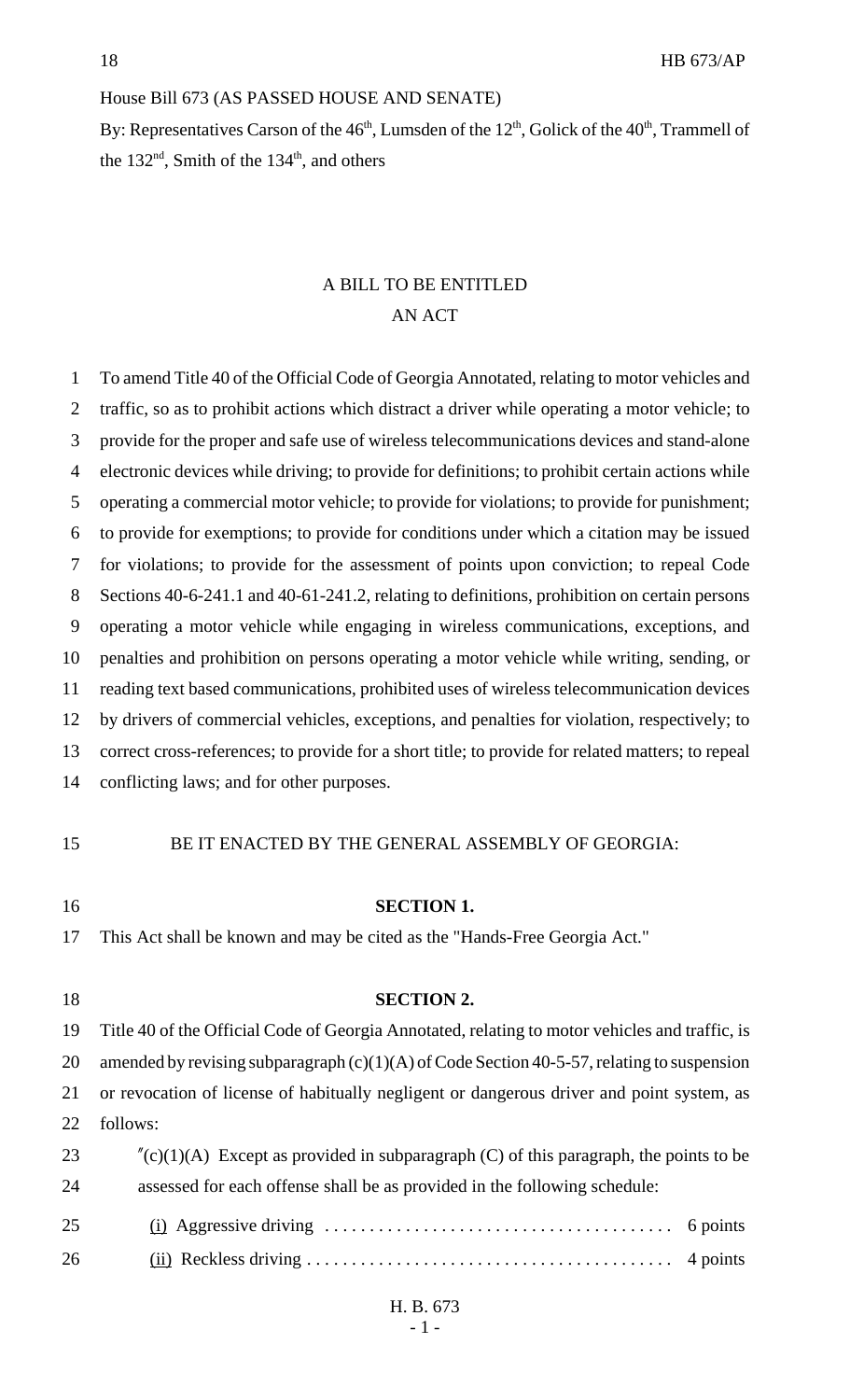| 27 |                                                                                                 | 6 points                     |
|----|-------------------------------------------------------------------------------------------------|------------------------------|
| 28 | $(iv)$ Improper passing on a hill or a curve $\dots \dots \dots \dots \dots \dots$              | 4 points                     |
| 29 | $(y)$ Exceeding the speed limit by more than 14 miles per hour                                  |                              |
| 30 |                                                                                                 | 2 points                     |
| 31 | (vi) Exceeding the speed limit by 19 miles per hour or more                                     |                              |
| 32 |                                                                                                 | 3 points                     |
| 33 | (vii) Exceeding the speed limit by 24 miles per hour or more                                    |                              |
| 34 | but less than $34$ miles per hour $\dots \dots \dots \dots \dots \dots \dots \dots \dots \dots$ | 4 points                     |
| 35 | $(viii)$ Exceeding the speed limit by 34 miles per hour or more $\dots\dots$                    | 6 points                     |
| 36 | $(ix)$ Disobedience of any traffic-control device or traffic officer                            | 3 points                     |
| 37 |                                                                                                 | $0$ points                   |
| 38 | (xi) Possessing an open container of an alcoholic beverage                                      |                              |
| 39 |                                                                                                 | 2 points                     |
| 40 | (xii) Failure to adequately secure a load, except fresh farm                                    |                              |
| 41 | produce, resulting in loss of such load onto the roadway                                        |                              |
| 42 |                                                                                                 | 2 points                     |
| 43 | $(xiii)$ Violation of child safety restraint requirements, first offense                        | 1 point                      |
| 44 | (xiv) Violation of child safety restraint requirements, second or                               |                              |
| 45 |                                                                                                 |                              |
| 46 | (xv) First violation of Code Section 40-6-241 Violation of usage of 1 point                     |                              |
| 47 |                                                                                                 |                              |
| 48 | (xvi) Second violation of Code Section 40-6-241 $\theta$ betating a vehicle $\theta$ + point    |                              |
| 49 |                                                                                                 | $\frac{2 \text{ points}}{2}$ |
| 50 | $(xvii)$ Third or subsequent violation of Code Section 40-6-241                                 | 3 points                     |
| 51 | All other moving traffic violations which are not speed limit<br>(xviii)                        |                              |
| 52 |                                                                                                 | 3 points"                    |

 **SECTION 3.** Said title is further amended by revising subsections (d) and (e) of Code Section 40-6-165, relating to operation of school buses, as follows: 56 "(d) The driver of a school bus shall not use or operate a cellular telephone wireless 57 telecommunications device, as such term is defined in Code Section 40-6-241, or two-way radio while loading or unloading passengers. 59 (e) The driver of a school bus shall not use or operate a cellular telephone wireless telecommunications device, as such term is defined in Code Section 40-6-241, while the

61 bus is in motion, unless it is being used in a similar manner as a two-way radio to allow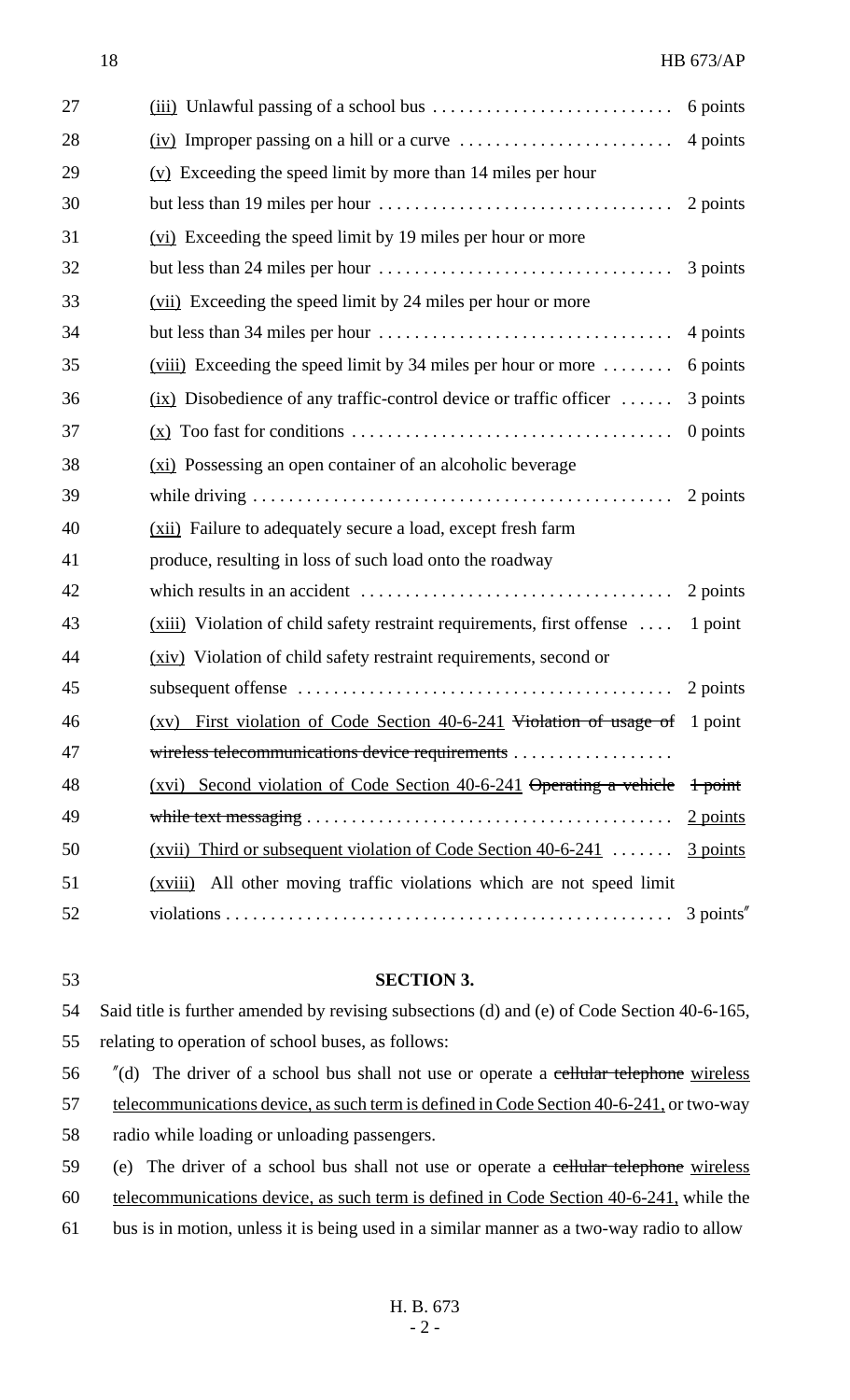- 62 live communication between the driver and school officials or public safety officials and
- 63 in accordance with the provisions of paragraph  $(2)$  of subsection  $(b)$  and of subsection  $(c)$
- of Code Section 40-6-241.2."
- **SECTION 4.** Said title is further amended by revising Code Section 40-6-241, relating to driver to exercise due care and proper use of radios and mobile telephones allowed, as follows: "40-6-241. (a) As used in this Code section, the term: (1) 'Stand-alone electronic device' means a device other than a wireless telecommunications device which stores audio or video data files to be retrieved on 72 demand by a user. (2) 'Utility services' means and includes electric, natural gas, water, waste-water, cable, telephone, or telecommunications services or the repair, location, relocation, improvement, or maintenance of utility poles, transmission structures, pipes, wires, fibers, cables, easements, rights of way, or associated infrastructure. (3) 'Wireless telecommunications device' means a cellular telephone, a portable telephone, a text-messaging device, a personal digital assistant, a stand-alone computer, a global positioning system receiver, or substantially similar portable wireless device that is used to initiate or receive communication, information, or data. Such term shall not 81 include a radio, citizens band radio, citizens band radio hybrid, commercial two-way 82 radio communication device or its functional equivalent, subscription based emergency communication device, prescribed medical device, amateur or ham radio device, or in-vehicle security, navigation, or remote diagnostics system. (b) A driver shall exercise due care in operating a motor vehicle on the highways of this 86 state and shall not engage in any actions which shall distract such driver from the safe 87 operation of such vehicle, provided that, except as prohibited by Code Sections 40-6-241.1 88 and 40-6-241.2, the proper use of a radio, citizens band radio, mobile telephone, or amateur 89 or ham radio shall not be a violation of this Code section. (c) While operating a motor vehicle on any highway of this state, no individual shall: (1) Physically hold or support, with any part of his or her body a: (A) Wireless telecommunications device, provided that such exclusion shall not prohibit the use of an earpiece, headphone device, or device worn on a wrist to conduct a voice based communication; or (B) Stand-alone electronic device; 96 (2) Write, send, or read any text based communication, including but not limited to a text message, instant message, e-mail, or Internet data on a wireless telecommunications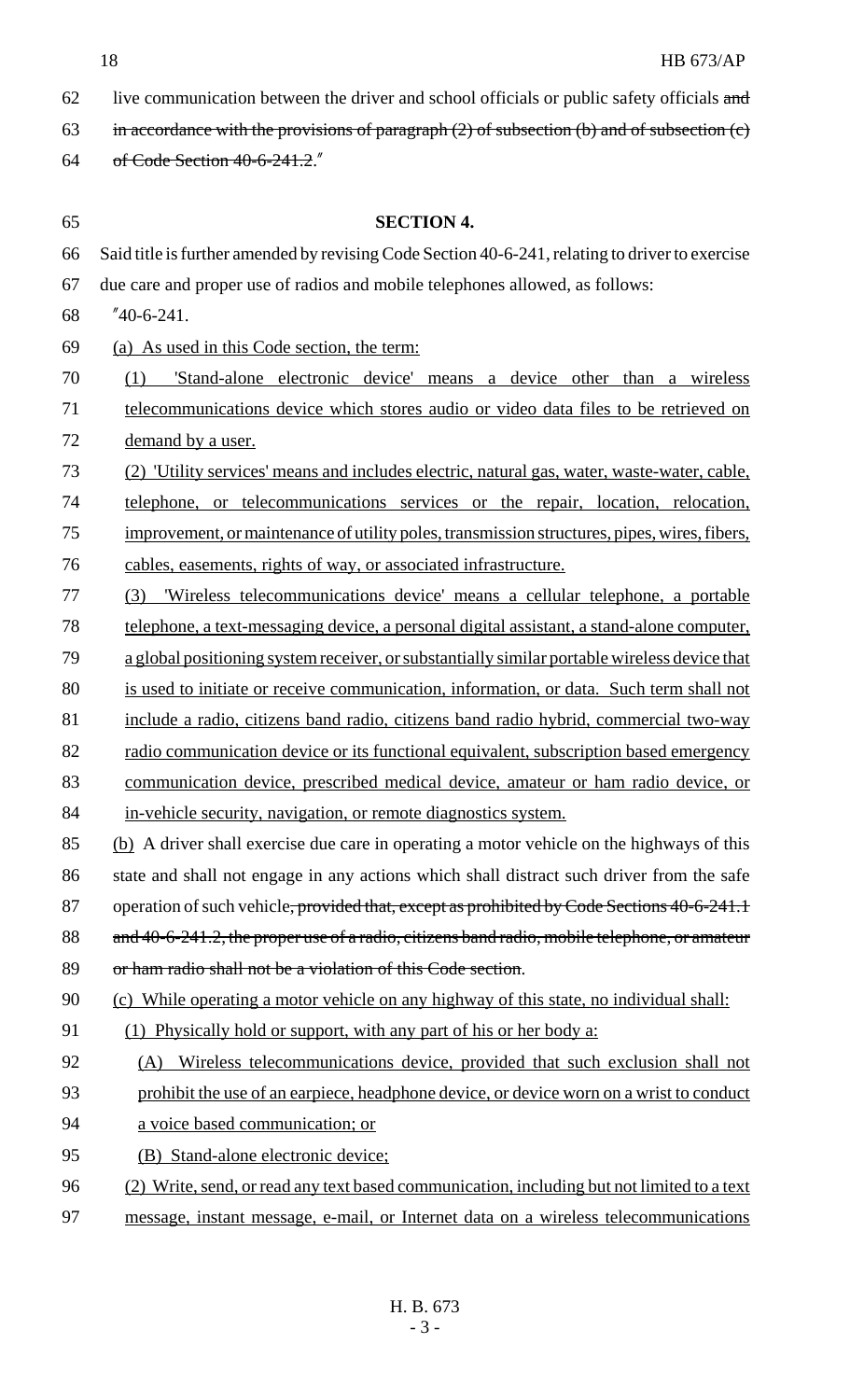18 HB 673/AP

| 98  | device or stand-alone electronic device; provided, however, that such prohibition shall       |
|-----|-----------------------------------------------------------------------------------------------|
| 99  | not apply to:                                                                                 |
| 100 | (A) A voice based communication which is automatically converted by such device to            |
| 101 | be sent as a message in a written form; or                                                    |
| 102 | (B) The use of such device for navigation of such vehicle or for global positioning           |
| 103 | system purposes;                                                                              |
| 104 | (3) Watch a video or movie on a wireless telecommunications device or stand-alone             |
| 105 | electronic device other than watching data related to the navigation of such vehicle; or      |
| 106 | (4) Record or broadcast a video on a wireless telecommunications device or stand-alone        |
| 107 | electronic device; provided that such prohibition shall not apply to electronic devices       |
| 108 | used for the sole purpose of continuously recording or broadcasting video within or           |
| 109 | outside of the motor vehicle.                                                                 |
| 110 | While operating a commercial motor vehicle on any highway of this state, no<br>(d)            |
| 111 | individual shall:                                                                             |
| 112 | Use more than a single button on a wireless telecommunications device to initiate             |
| 113 | or terminate a voice communication; or                                                        |
| 114 | (2) Reach for a wireless telecommunications device or stand-alone electronic device in        |
| 115 | such a manner that requires the driver to no longer be:                                       |
| 116 | (A) In a seated driving position; or                                                          |
| 117 | (B) Properly restrained by a safety belt.                                                     |
| 118 | (e) Each violation of this Code section shall constitute a separate offense.                  |
| 119 | $(f)$ (1) Except as provided for in paragraph (2) of this subsection, any person convicted of |
| 120 | violating this Code section shall be guilty of a misdemeanor which shall be punished as       |
| 121 | follows:                                                                                      |
| 122 | (A) For a first conviction with no conviction of and no plea of nolo contendere accepted      |
| 123 | to a charge of violating this Code section within the previous 24 month period of time,       |
| 124 | as measured from the dates any previous convictions were obtained or pleas of nolo            |
| 125 | contendere were accepted to the date the current conviction is obtained or plea of nolo       |
| 126 | contendere is accepted, a fine of not more than \$50.00, but the provisions of Chapter 11     |
| 127 | of Title 17 and any other provision of law to the contrary notwithstanding, the costs of      |
| 128 | such prosecution shall not be taxed nor shall any additional penalty, fee, or surcharge to    |
| 129 | a fine for such offense be assessed against a person for conviction thereof;                  |
| 130 | (B) For a second conviction within a 24 month period of time, as measured from the            |
| 131 | dates any previous convictions were obtained or pleas of nolo contendere were accepted        |
| 132 | to the date the current conviction is obtained or plea of nolo contendere is accepted, a fine |
| 133 | of not more than \$100.00, but the provisions of Chapter 11 of Title 17 and any other         |
| 134 | provision of law to the contrary notwithstanding, the costs of such prosecution shall not     |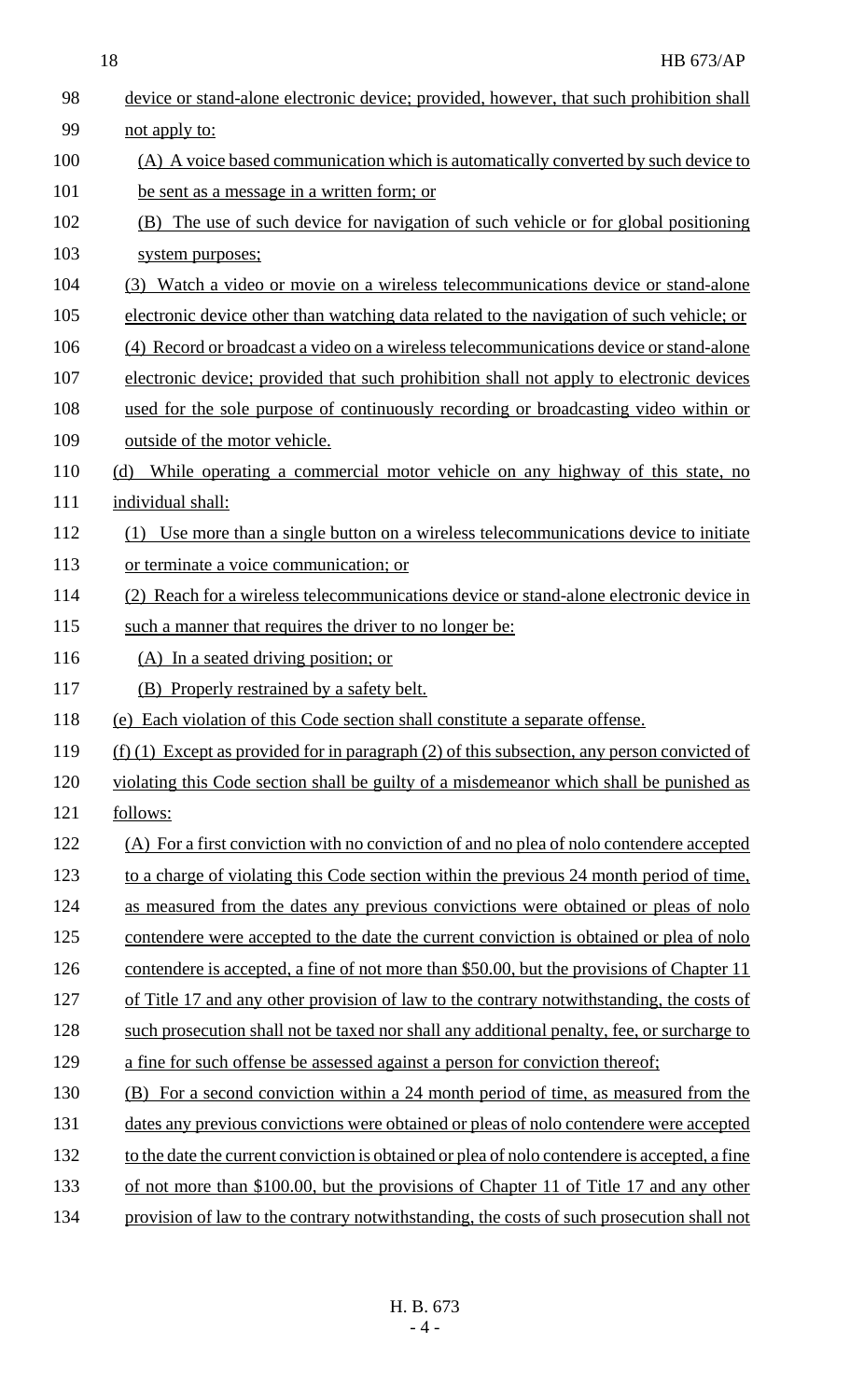- 135 be taxed nor shall any additional penalty, fee, or surcharge to a fine for such offense be 136 assessed against a person for conviction thereof ; or 137 (C) For a third or subsequent conviction within a 24 month period of time, as measured 138 from the dates any previous convictions were obtained or pleas of nolo contendere were 139 accepted to the date the current conviction is obtained or plea of nolo contendere is 140 accepted, a fine of not more than \$150.00, but the provisions of Chapter 11 of Title 17 141 and any other provision of law to the contrary notwithstanding, the costs of such 142 prosecution shall not be taxed nor shall any additional penalty, fee, or surcharge to a fine 143 for such offense be assessed against a person for conviction thereof. 144 (2) Any person appearing before a court for a first charge of violating paragraph (1) of 145 subsection (c) of this Code section who produces in court a device or proof of purchase 146 of such device that would allow such person to comply with such paragraph in the future 147 shall not be guilty of such offense. The court shall require the person to affirm that they 148 have not previously utilized the privilege under this paragraph. 149 (g) Subsections (c) and (d) of this Code section shall not apply when the prohibited 150 conduct occurred: 151 (1) While reporting a traffic accident, medical emergency, fire, an actual or potential 152 criminal or delinquent act, or road condition which causes an immediate and serious 153 traffic or safety hazard; 154 (2) By an employee or contractor of a utility services provider acting within the scope 155 of his or her employment while responding to a utility emergency; 156 (3) By a law enforcement officer, firefighter, emergency medical services personnel, 157 ambulance driver, or other similarly employed public safety first responder during the 158 performance of his or her official duties; or 159 (4) While in a motor vehicle which is lawfully parked." 160 **SECTION 5.** 161 Said title is further amended by repealing in its entirety Code Section 40-6-241.1, relating 162 to definitions, prohibition on certain persons operating a motor vehicle while engaging in 163 wireless communications, exceptions, and penalties.
- 

## 164 **SECTION 6.**

 Said title is further amended by repealing in its entirety Code Section 40-6-241.2, relating to prohibition on persons operating a motor vehicle while writing, sending, or reading text based communications, prohibited uses of wireless telecommunication devices by drivers of commercial vehicles, exceptions, and penalties for violation.